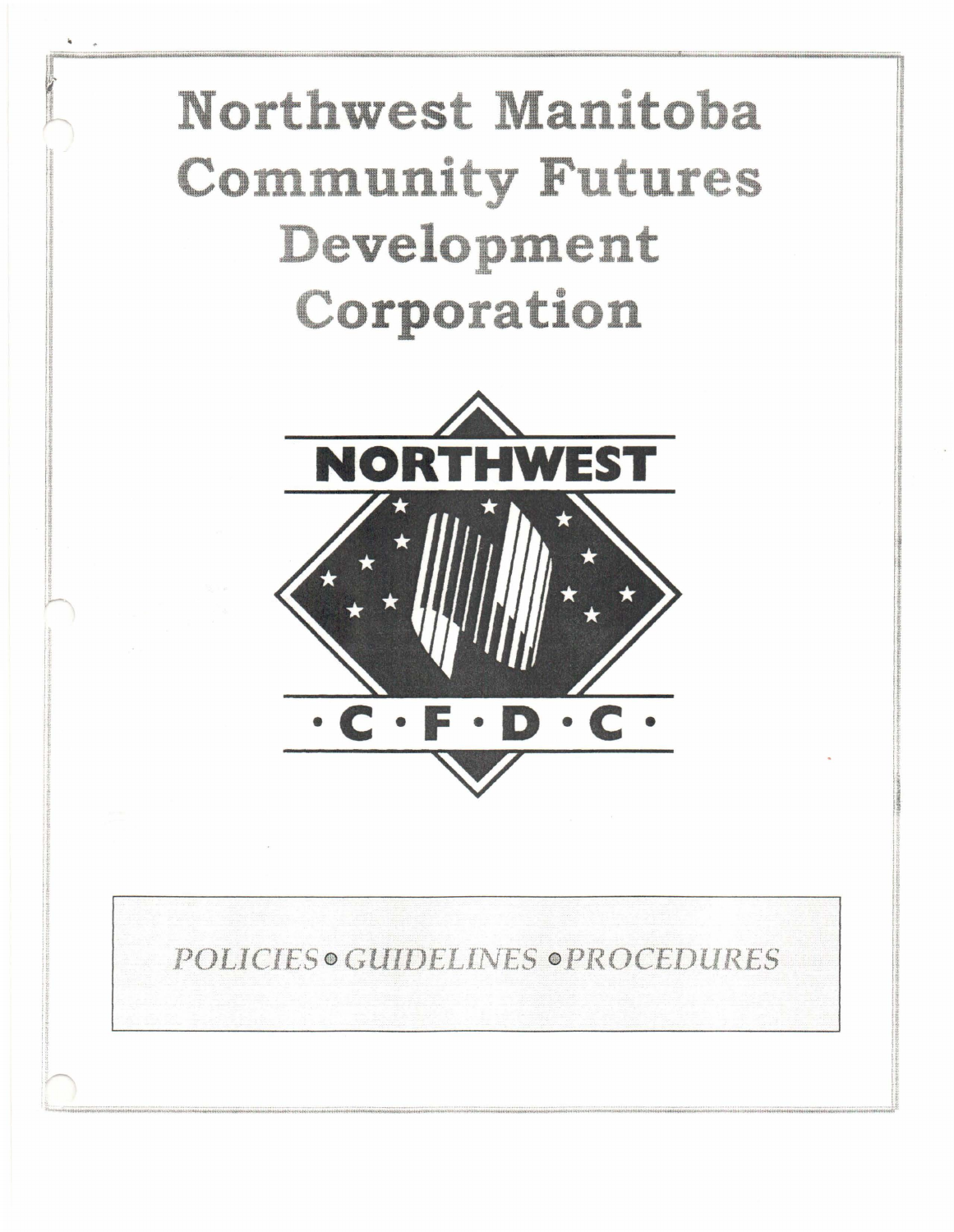

## **TABLE OF CONTENTS**

| No. 101     | Articles of Association                                  |
|-------------|----------------------------------------------------------|
| No. 102     | Mission - Purpose No.                                    |
| No. 103     | Goals of the Corporation                                 |
| No. 201     | Organization, Governance, Structure                      |
| No. 202     | Organizational Structure                                 |
| No. 203     | Board of Directors - Powers and Duties                   |
| No. 204     | Board of Directors - Appointment, Qualification, Vacancy |
| No. 205     | Board Member Code of Ethics                              |
| No. 206     | Board Member Conflict of Interest                        |
| No. 207     | <b>Board Meetings</b>                                    |
| No. 208     | <b>Board Meeting Minutes</b>                             |
| No. 209     | Board meeting Conduct, Rules of Order, Procedures        |
| No. 210     | Board Chairperson Power and Duties                       |
| No. 211     | <b>Board Committees</b>                                  |
| No. 212     | New Board Member Orientation                             |
| No. 213     | Board Member Professional Development                    |
| No. 214     | <b>Board Member Expenses</b>                             |
| No. 215     | Board Policy Development                                 |
| No. 216     | Board Policy Approval, Amendment and Rescindment         |
| No. 217     | Policy Distribution and Implementation                   |
| No. 218     | Policy Review and Evaluation                             |
| No. 219     | Board Self Evaluation                                    |
| No. 301     | General Administration - Goals                           |
| No. 302     | Board/General Manager Relationship                       |
| No. 303/511 | Role of the General Manager                              |
| No. 304     | Administration in the Absence of Policy                  |
| No. 305     | Complaints                                               |
| No. 306     | Community Information Program                            |
| No. 307     | Consultants to the Board                                 |
| No. 401     | Financial Administration 0 Goals and Objectives          |
| No. 402     | Annual Budget                                            |
| No. 403     | <b>Authorized Signatures</b>                             |
| No. 404     | Fiscal Accounting - Reporting and Audits                 |
| No. 405     | Bonded Employees and Officers                            |
| No. 406     | Purchasing Authority and Procedures                      |
| No. 407     | Payment of Accounts                                      |
| No. 408     | Payment of Salaries                                      |
| No. 409     | Employee Pension Plan                                    |
| No. 410     | Deposit of Corporation Funds                             |
| No. 411     | Authorized Travel and Expenses                           |
| No. 412     | Petty Cash Accounts                                      |
| No. 413     | <b>Bank Borrowing</b>                                    |
| No. 414     | Loan Applications                                        |